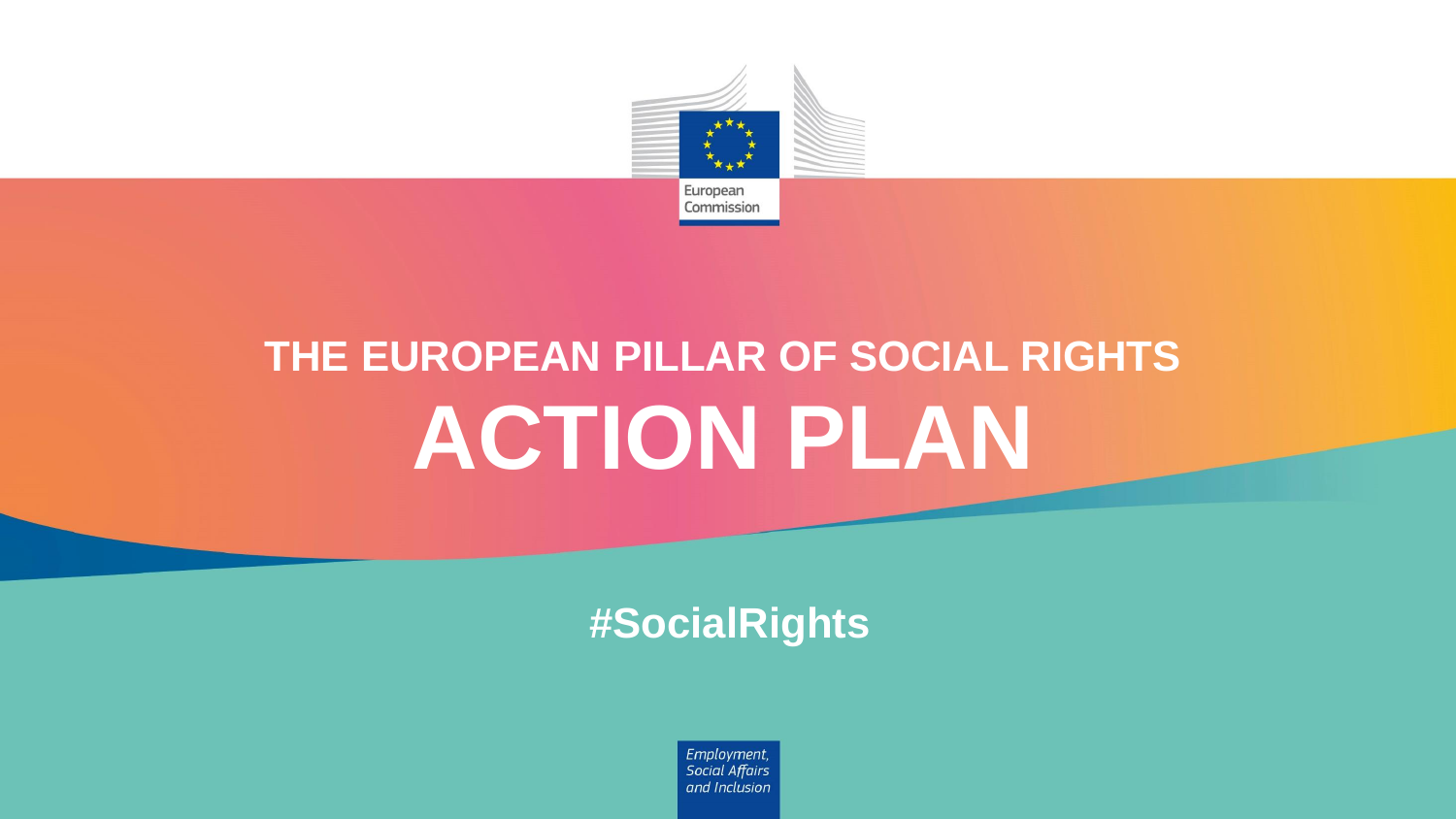#### Strong Social Europe for Just Transitions and Recovery

- Guide **policy decisions** in the Member States, including in the context of **national recovery and resilience plans**.
- Europe's economy is going through the **green, digital and demographic transitions.** The EU has to ensure that people and their wellbeing remain centre stage.
- The **twenty principles of the European Pillar of Social Rights** remain the beacon guiding us towards a strong Social Europe and set the vision for our **new 'social rulebook'**

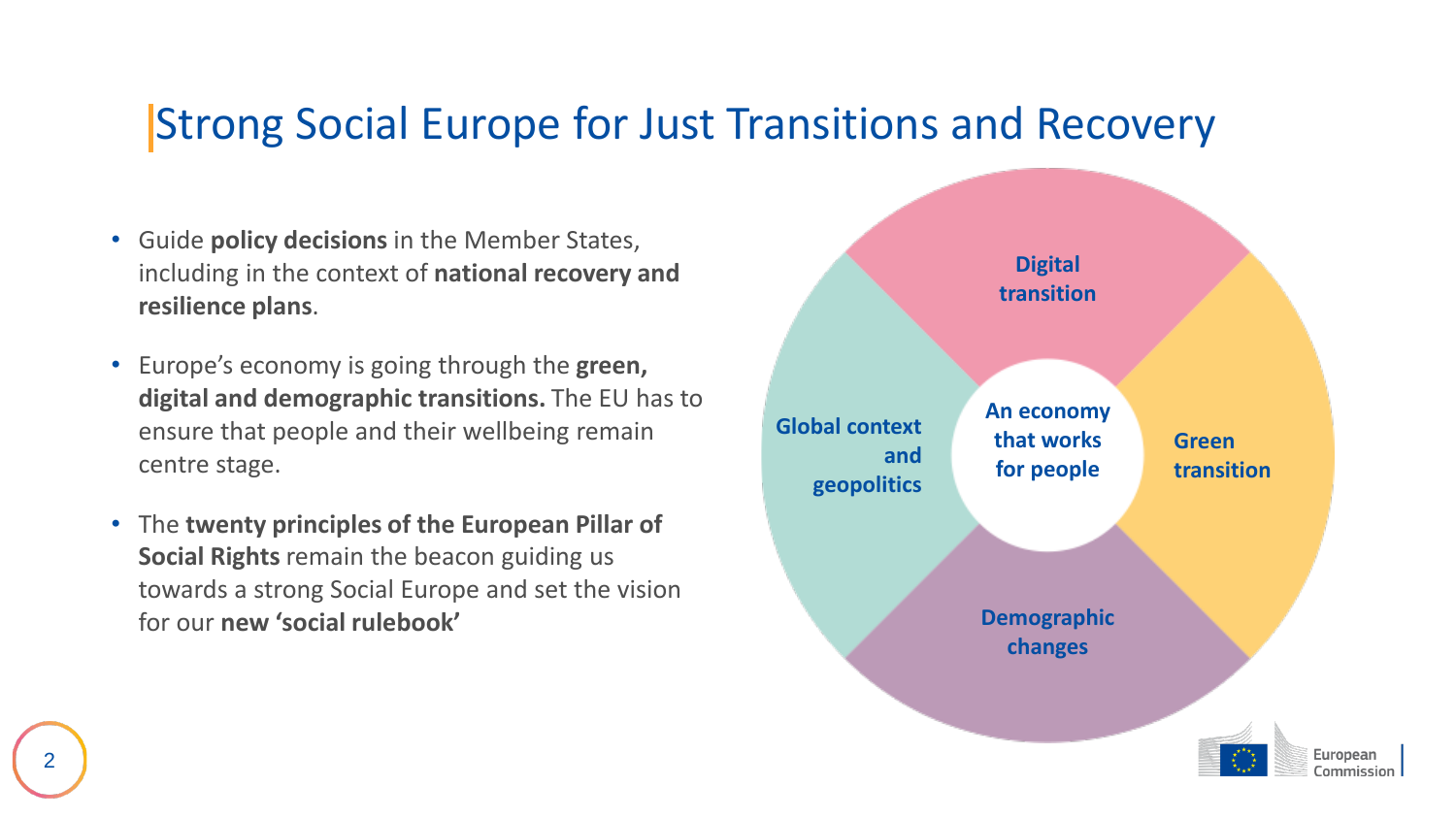

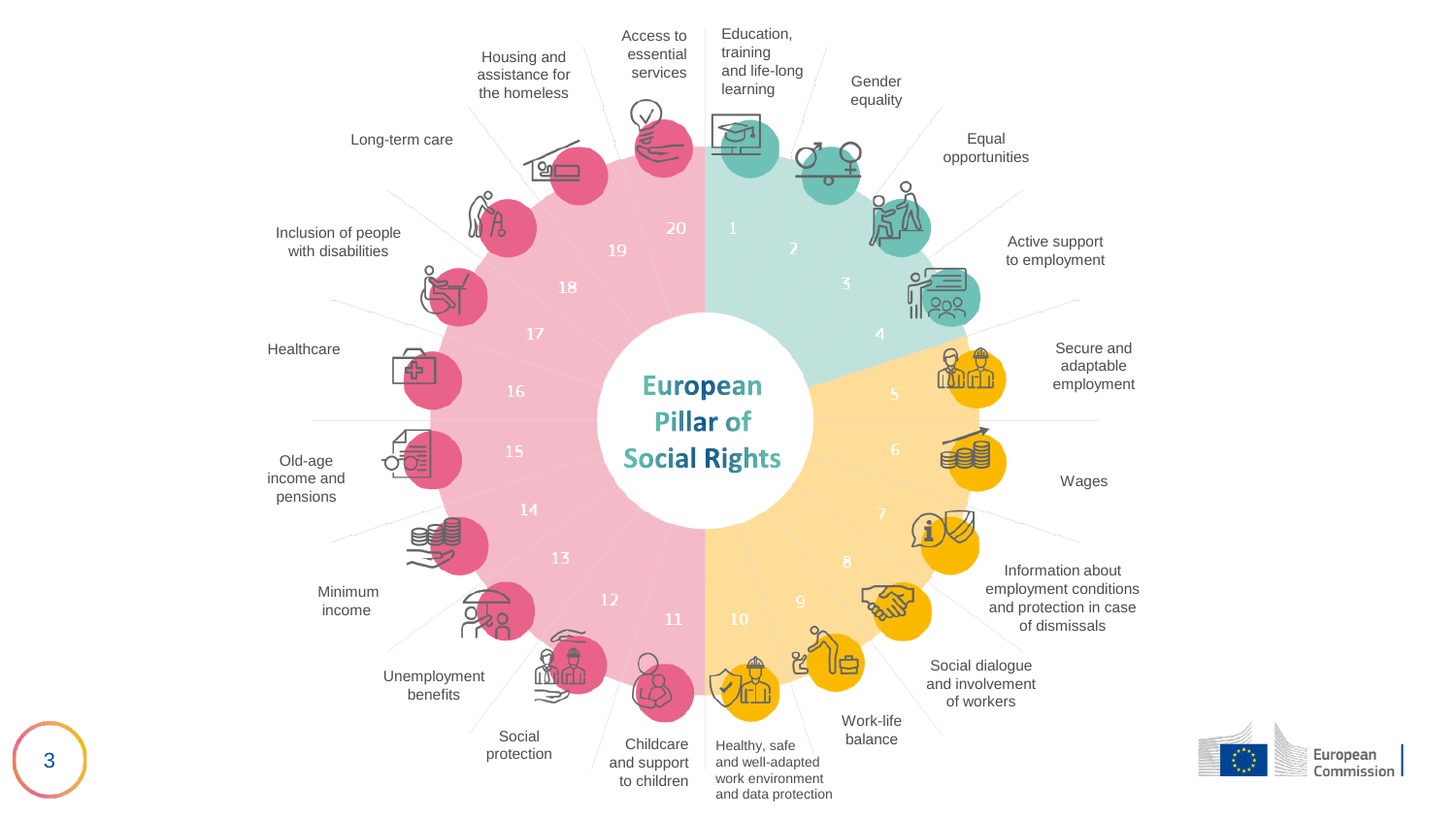#### A wide consultation process

Consultation process from January 2020 to November 2020: **over 1000 written contributions received**

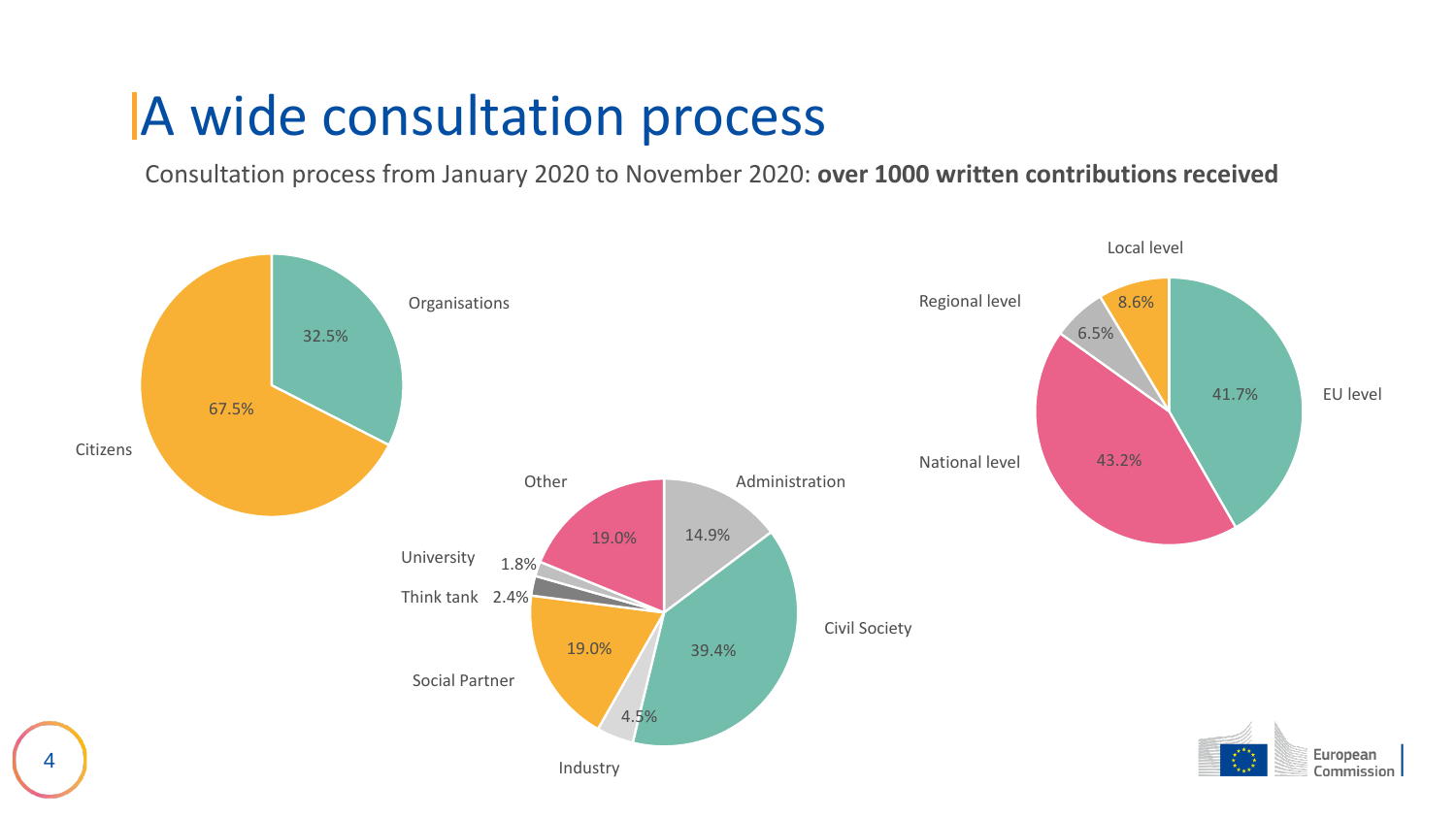## Action Plan – key objectives

- From principles to action
- New 2030 targets
- Actions across 3 priority areas:
	- More and better jobs
	- Skills and equality
	- Social protection and inclusion
- Driving implementation at national, regional and local level
	- Unprecedented EU funding opportunities
	- Strengthened monitoring, coordination, implementation
	- Reinforce social dialogue
	- Engage civil society

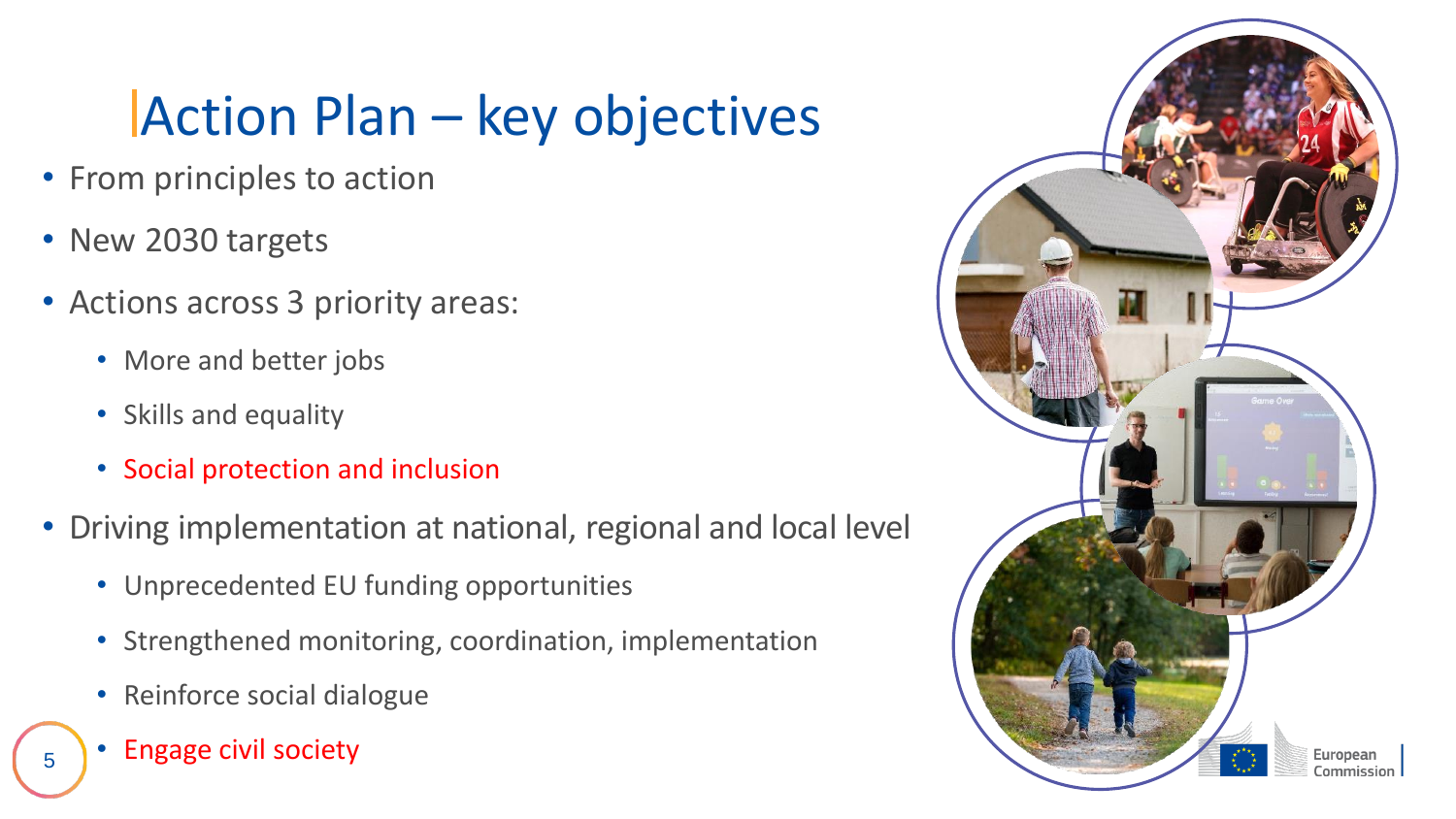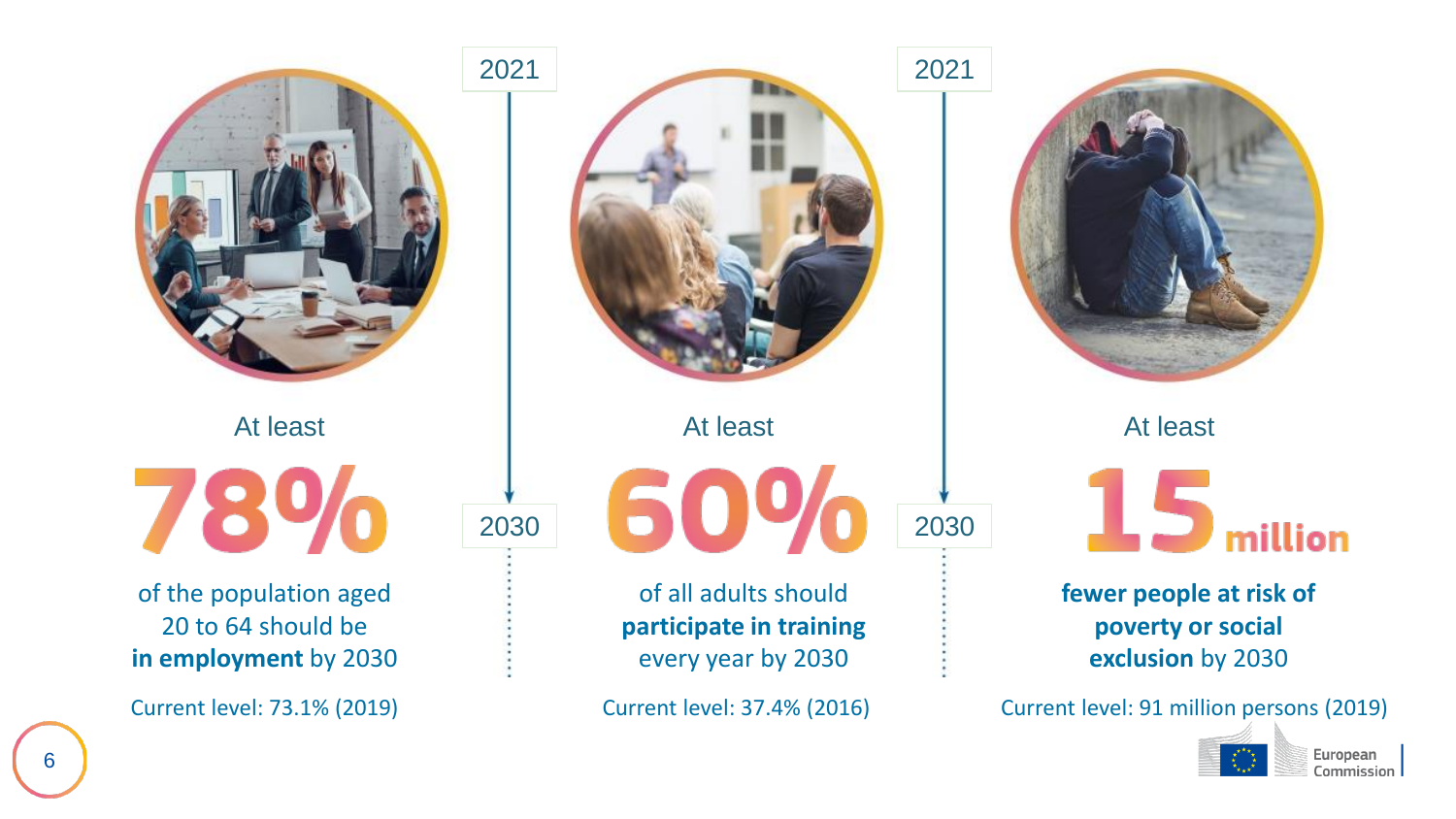## Strengthening coordination and monitoring

- Coordination via country-specific recommendations under the **European Semester**, with an expanded and deepened Joint Employment Report
- Updated **Social Scoreboard**:

**conditions**

| <b>Equal</b><br><b>Opportunities</b>               | <b>Adult</b><br>participation in<br>learning during<br>the last 12<br>months** | Share of early<br>leavers from<br>education<br>and training | Individuals'<br>level of digital<br>skills | Youth NEET<br>rate (15-29)                                  | Gender<br>employment<br>gap | Income quintile ratio<br>(S80/S20) |  |
|----------------------------------------------------|--------------------------------------------------------------------------------|-------------------------------------------------------------|--------------------------------------------|-------------------------------------------------------------|-----------------------------|------------------------------------|--|
|                                                    |                                                                                |                                                             |                                            |                                                             |                             |                                    |  |
| <b>Fair working</b><br>المستحدث والمقالة والمستحدث | Employment<br>and the state of the state of the                                | Unemployment rate                                           |                                            | Long-term unemployment<br>a company and the property of the |                             | GDHI per capita growth             |  |

|                |                                  | At-risk-of-  | Impact of    |                   |              | Children aged | Self-       |
|----------------|----------------------------------|--------------|--------------|-------------------|--------------|---------------|-------------|
| <b>Social</b>  | At risk of                       | poverty rate | social       | <b>Disability</b> | Housing cost | less than 3   | reported    |
| protection and | poverty or                       | or exclusion | transfers on | employment        | overburden   | years in      | unmet need  |
| inclusion      | social exclusion<br>rate (AROPE) | for children | poverty      | $gap**$           | $***$        | formal        | for medical |
|                |                                  | $(0-17)$ **  | reduction    |                   |              | childcare     | care        |

rate

\*\* New indicator compared to 2017 Scoreboard

rate

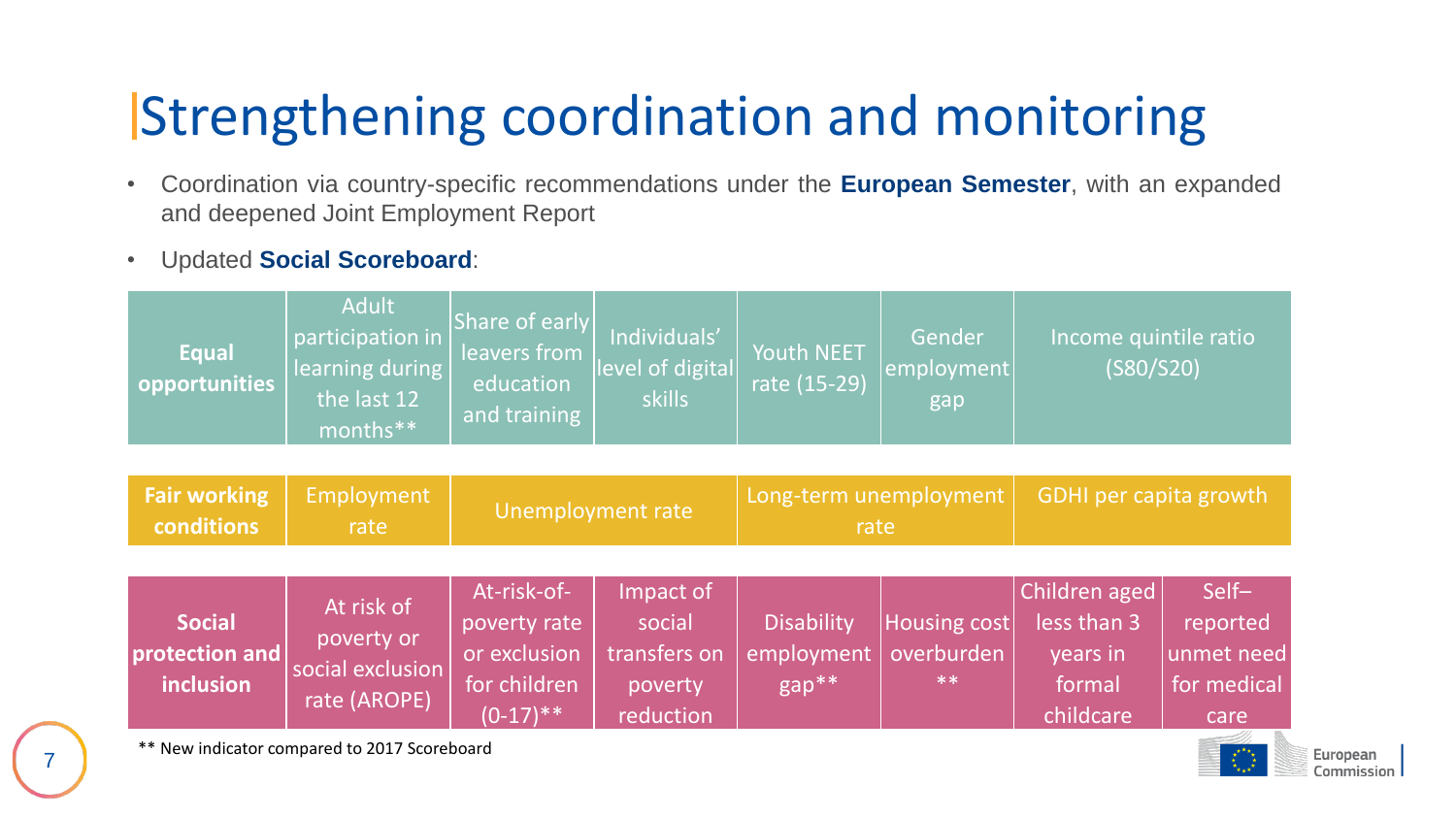## Joint commitment and responsibility (1/3)

Delivering the Social Pillar depends on the resolve and action of **Member States**. They primarily hold responsibility for employment, education and social policies.



The Commission provides new support and guidance tools for action at national level, particularly in the following fields to tacle poverty and social exclusion:

#### **Social protection and inclusion**

- Council Recommendation establishing the European Child Guarantee (March 2021)
- European Platform on Combating Homelessness and the Affordable Housing Initiative piloting 100 renovation districts (Q2 2021)
- Guidance Notices on Public Procurement of Innovation and on Socially Responsible Public Procurement (Q2 2021)
- Council Recommendation on minimum income and EU report on access to essential services (2022)

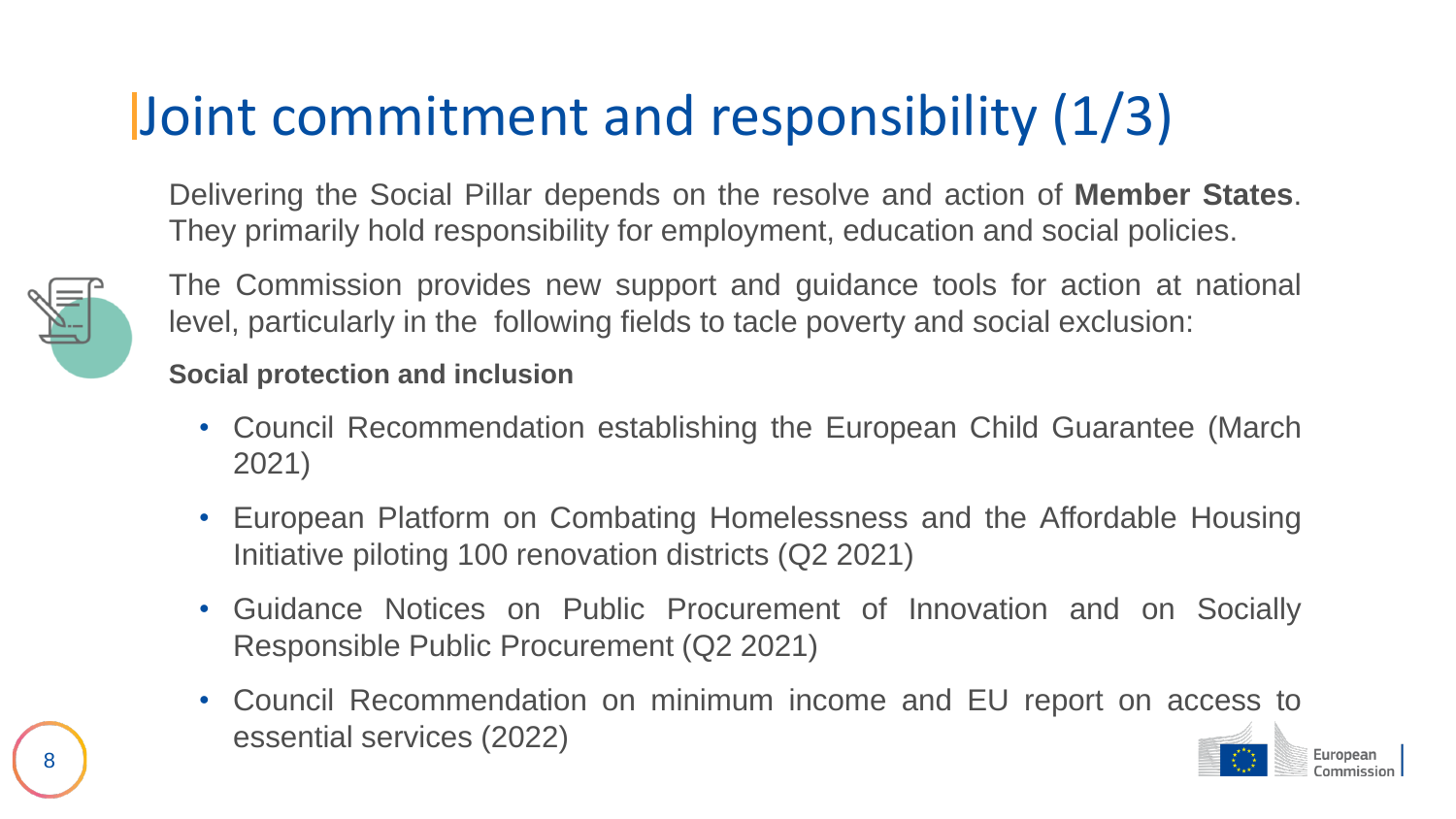## Joint commitment and responsibility (2/3)

#### **Health and ensuring care**

- Initiative framework for policy reforms on Long-Term Care (2022)
- New tools to measure barriers and gaps in access to healthcare (2021—2022)
- European Health Data Space (Q4 2021)

**Making social protection fit for the new world**

- High-Level Expert Group (report by end 2022)
- European Social Security Pass, building on the initiative for a trusted and secure European e-ID (Q2 2021)

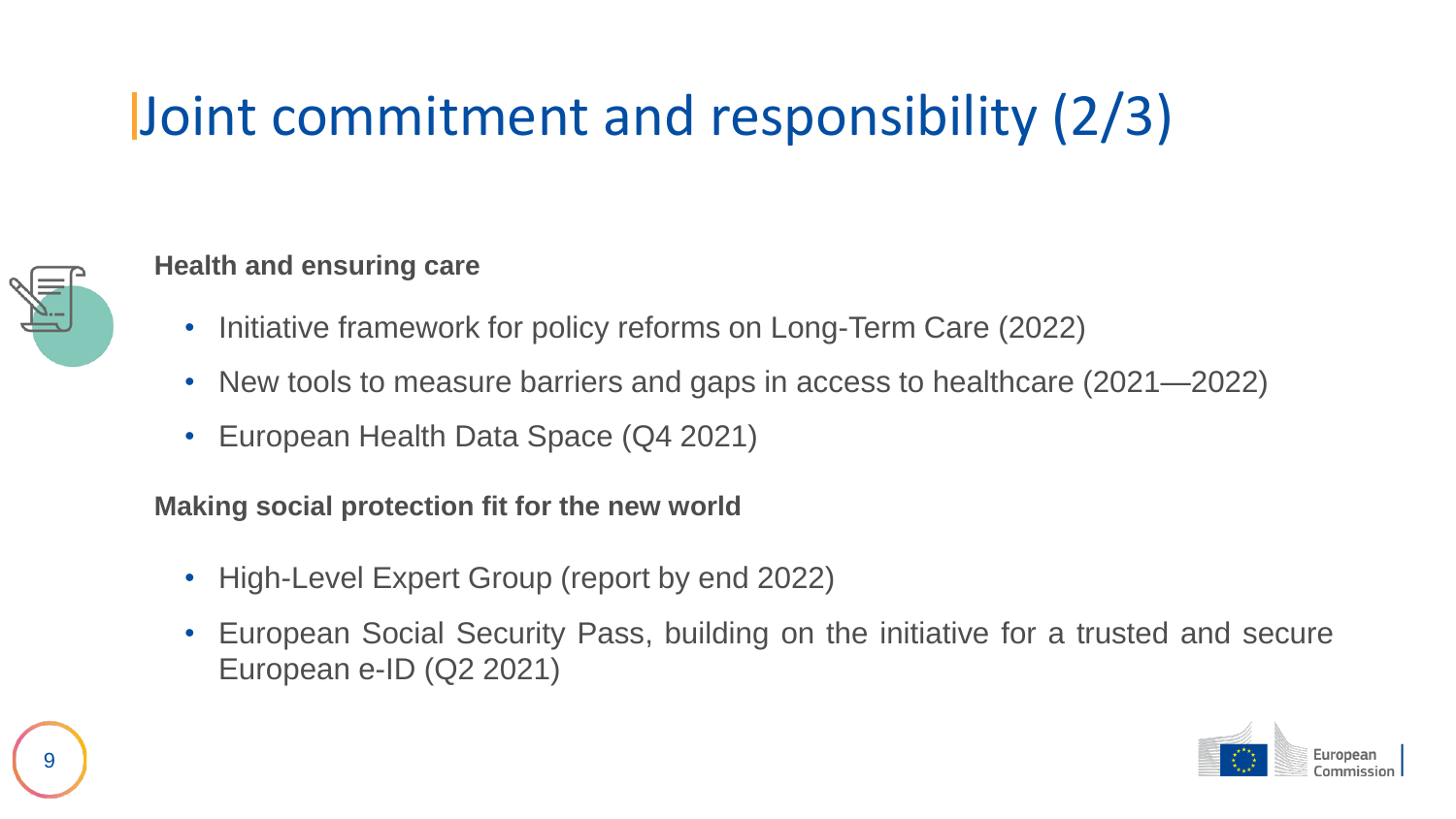## Joint commitment and responsibility (3/3)

**In addition to the three areas above, some examples of actions to tackle inequalities and support more and better jobs:**



- Joint report on the application of the Employment Equality Directive and the Racial Equality Directive (Q1 2021)
- Revision of the Barcelona targets on early childhood education and care (2022).
- Legislation to combat gender-based violence against women (Q4 2021)
- Proposal for a minimum wage directive (2020)
- Action Plan on the Social Economy (Q4 2021)
- Legislative proposal on the working conditions of platform workers (Q4 2021)

**Moreover, to better take account of the impact of reforms and investments on the income of different groups**

• Guidance to enhance Member States' use of ex-ante distributional impact assessments in budgeting and planning of reforms (2022)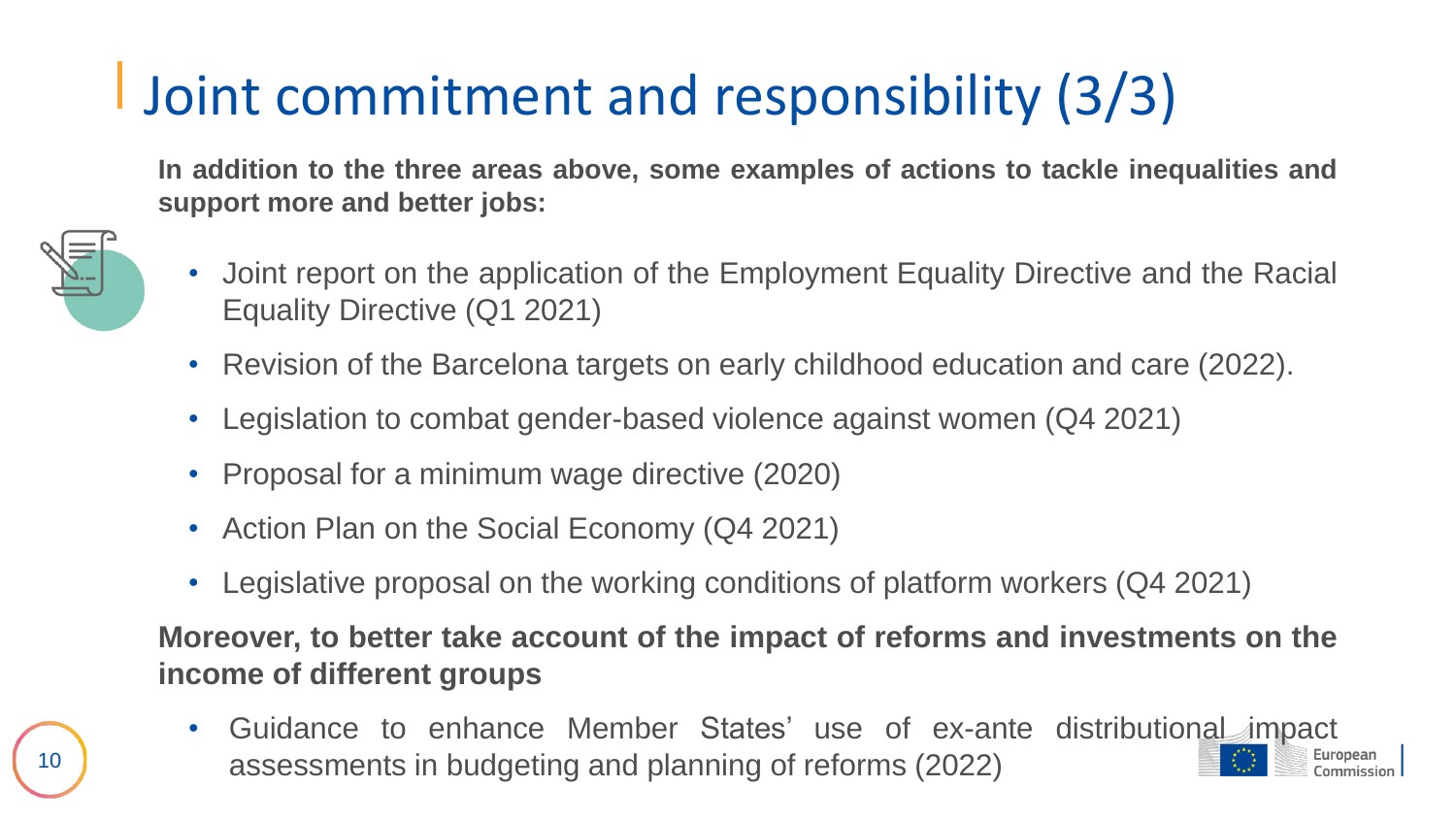## Joining forces to deliver



**Delivering on the European Pillar of Social Rights is a shared political commitment and responsibility of the EU institutions, national, regional and local authorities, social partners and civil society.**

**Civil society organisations** contribute to implementing the principles of the Pillar on the ground, notably by providing essential social support services to people and representing the voice of people at vulnerable situation.

#### **The Commission will**

- Foster communication activities and the engagement process with all relevant actors to ensure awareness and shared commitment to the Pillar.
- Encourage Member States to organise a coordination mechanism to ensure engagement of all relevant stakeholders at national level

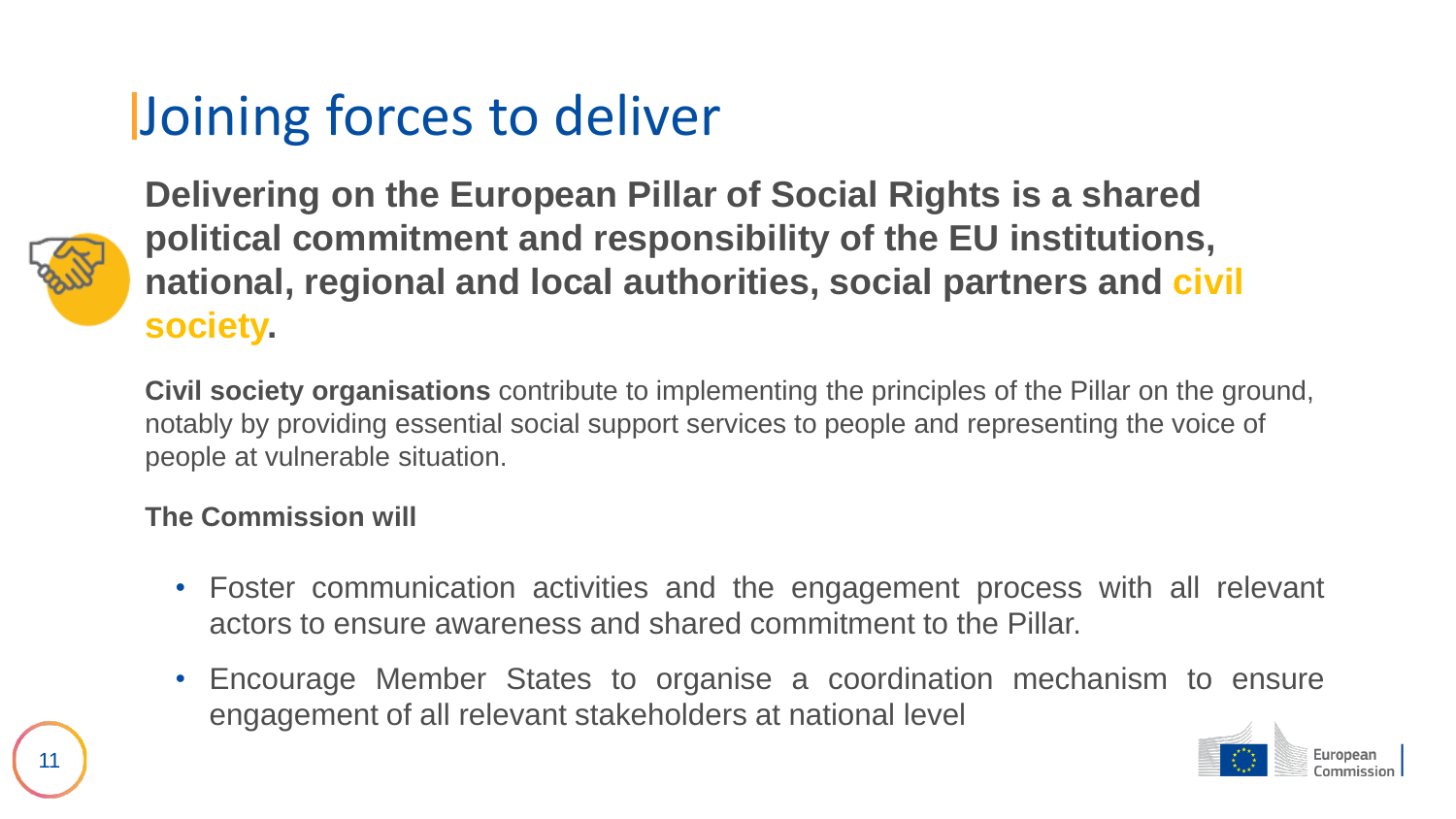### Unlocking investments through EU funds

- MFF 2021-2027 and NextGenerationEU: largest stimulus package ever financed via the EU budget:  $\epsilon$  1.8 trillion.
- Recovery and Resilience Facility (€ 672,5 billion): Recovery and Resilience Plans must explain how investments contribute to implement the European Pillar of Social Rights
- European Social Fund+ (€ 88 billion):
	- at least 25% to be spent on social inclusion
	- at least an additional 3% for support to the most deprived
	- 5% ring-fenced for child poverty (for Member States with an above EU average AROPE rate)
	- 12.5% to tackle youth unemployment (for Member States with above EU average NEET rate)
	- 0.25% for capacity building for social partners/civil society organisations in Member States who receive relevant country-specific recommendations
	- € 676 million for a dedicated employment and social innovation strand

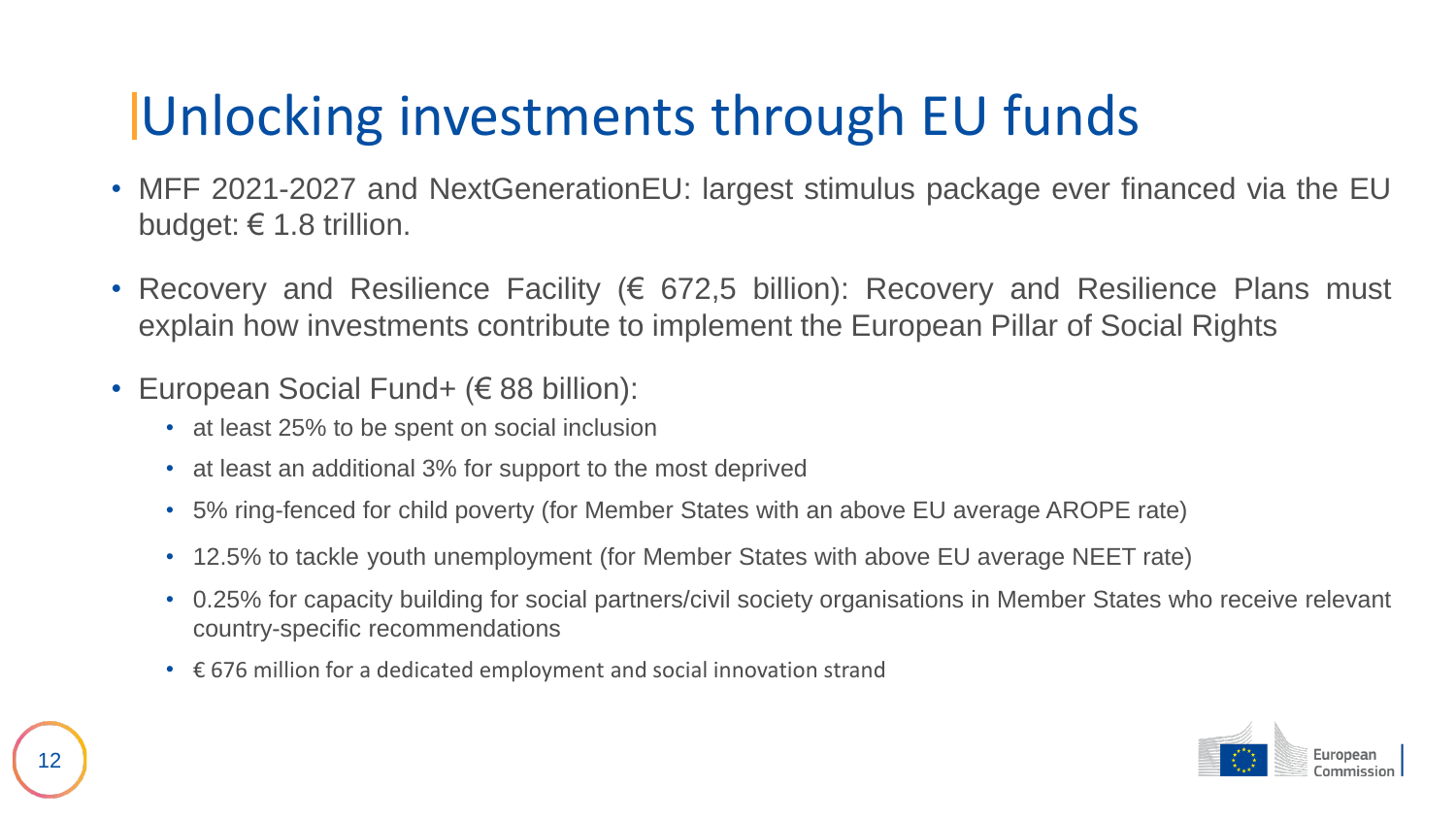### The Social Pillar's success depends on Member States' action





13 Source: Special Eurobarometer 509 on social issues *Base: Respondents who have heard, read or seen anything about the European Pillar of Social Rights*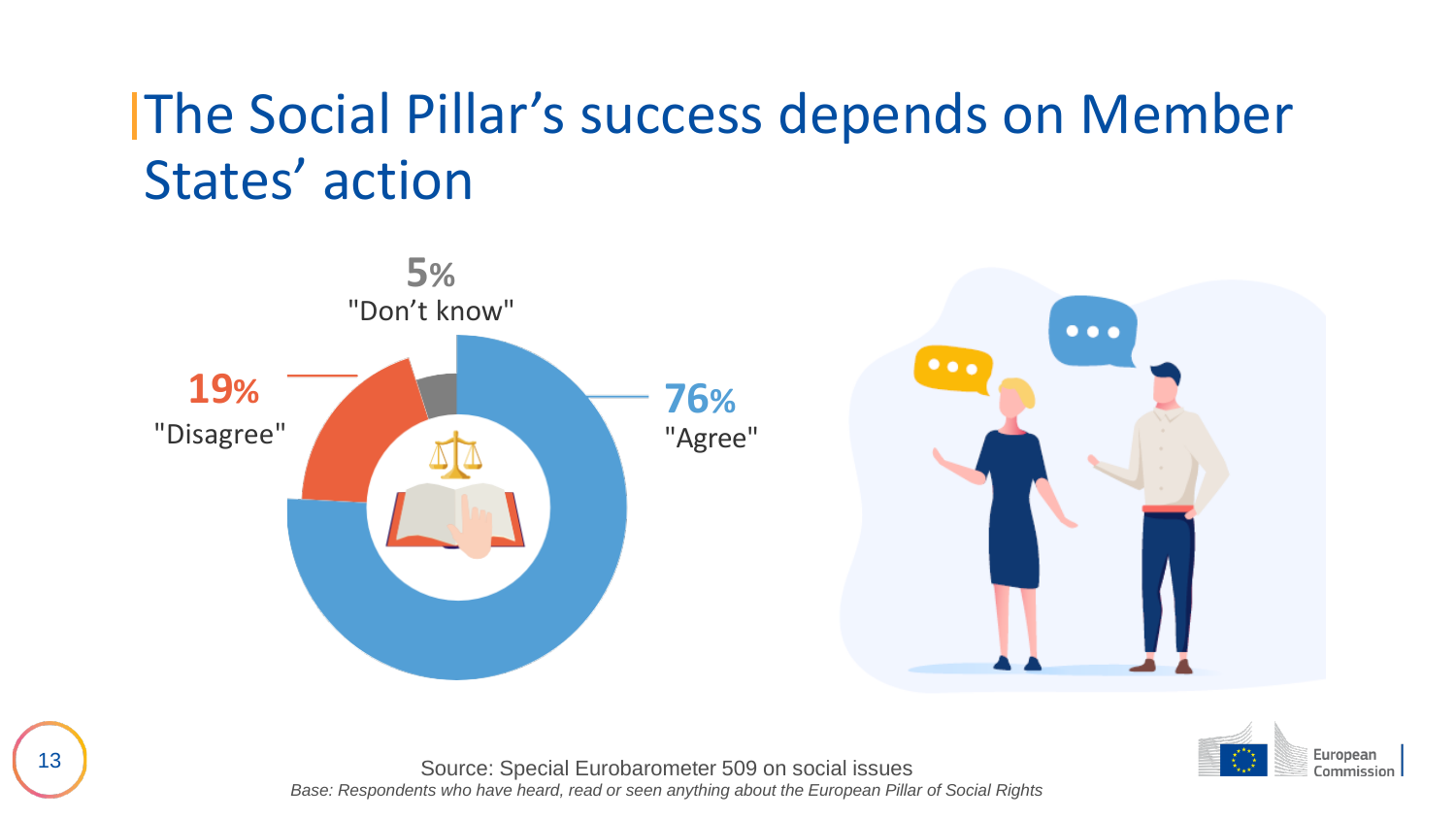#### Porto Social Summit: 7-8 May 2021

• The Action Plan is the Commission's contribution to the Social Summit

On 7 May 2021, a high-level conference will take place, focused on the European Pillar of Social Rights Action Plan. This will be followed by an informal European Council on 8 May

The Social Summit will be an occasion to rally forces to renew, at the highest political level, the commitment to implement the European Pillar of Social Rights.

The Commission calls on all participating parties to endorse the Action Plan and invites notably the European Council to endorse the three new headline targets in the areas of employment, skills and social inclusion.

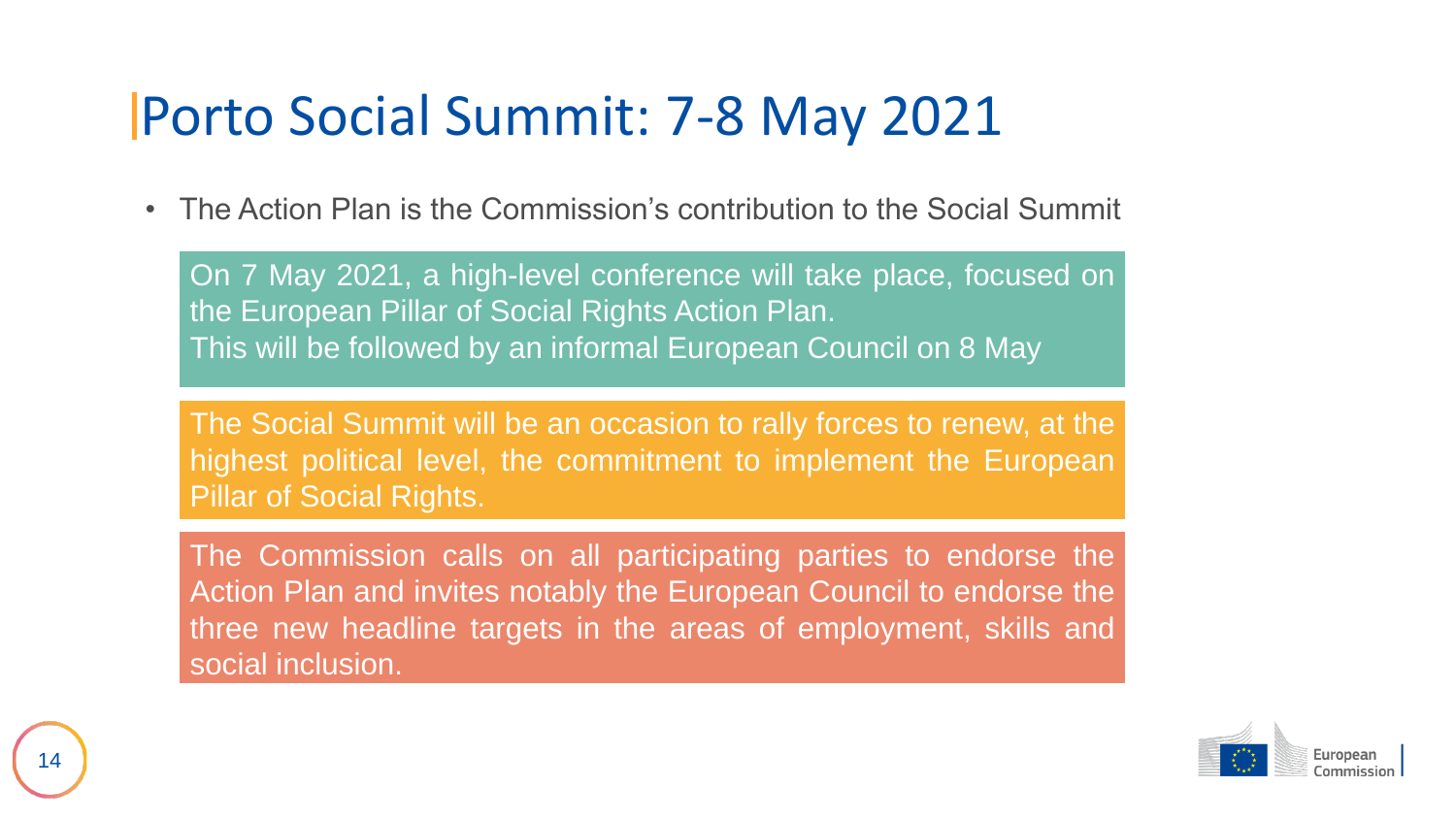# **Thank you**



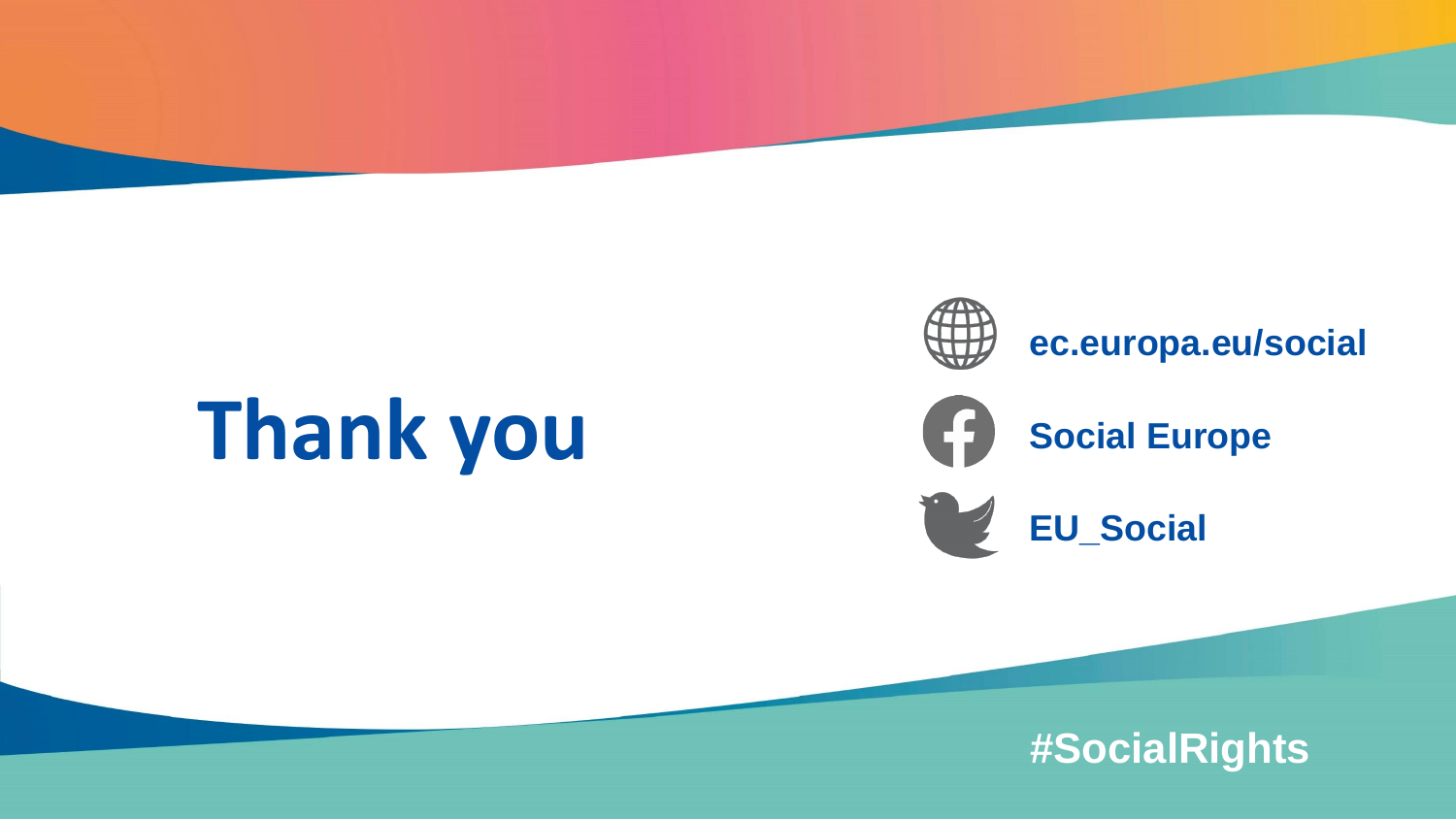#### Overview new 2030 headline and supporting targets

- At least **78%** of the population aged 20 to 64 should be in employment.
	- At least halve the gender employment gap compared to 2019.
	- Increase the provision of formal early childhood education and care
	- Decrease the rate of young NEETs (aged 15-29) from 12.6% (2019) to 9%.
- At least **60%** of all adults should participate in training every year.
	- At least 80% of those aged 16-74 should have basic digital skills.
	- Early school leaving should be further reduced and participation in upper secondary education increased
- The number of people at risk of poverty or social exclusion should be reduced by at least **15 million**.
	- At least 5 million should be children.

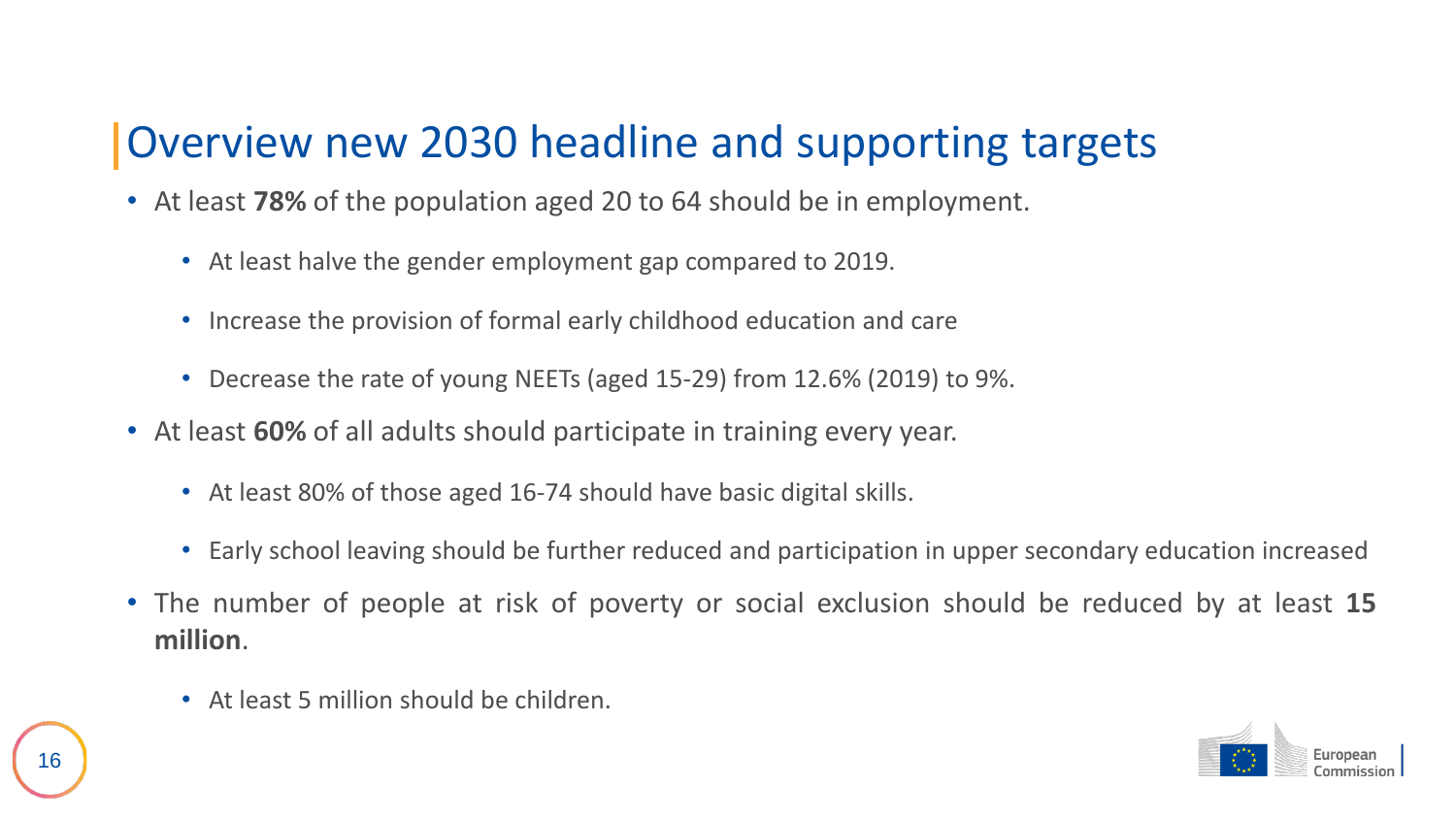#### Social Scoreboard: what's in? 3/3

#### **PROTECTION AND INCLUSION HEADLINE INDICATORS SECONDARY INDICATORS** At risk of poverty or social exclusion rate (AROPE) At-risk-of-poverty rate or exclusion for children (0-17) \*\* Impact of social transfers (other than pensions) on poverty reduction Disability employment gap\*\* At-risk-of-poverty rate (AROP) Severe material and social deprivation rate (SMSD) Persons living in a household with a very low work intensity  $\checkmark$  Severe housing deprivation (owner and tenant) Median at-risk of poverty gap\*\* Benefit recipients rate [share of individuals aged 18-59 receiving any social benefits (other than old-age) among the population at-risk-of-poverty]\*\*  $\checkmark$  Total social expenditure by function (% of GDP): Social protection, healthcare, education, long-term care\*\* Coverage of unemployment benefits [among short-term unemployed]\*\*

Coverage of long-term care needs\*\*

Aggregate replacement ratio for pensions

Share of the population unable to keep home adequately warm (SDG)\*\*

- $\checkmark$  Connectivity dimension of the Digital Economy and Society Index
- Children from age 3 to mandatory primary school age in formal childcare\*\*
- Out-of-pocket expenditure on healthcare

 $\checkmark$  Healthy life years at age 65: Women and men

Standardised preventable and treatable mortality (SDG)\*\*



\*\* New indicator compared to 2017 Scoreboard

care

Housing cost overburden \*\*

formal childcare

Children aged less than 3 years in

Self–reported unmet need for medical

**SOCIAL**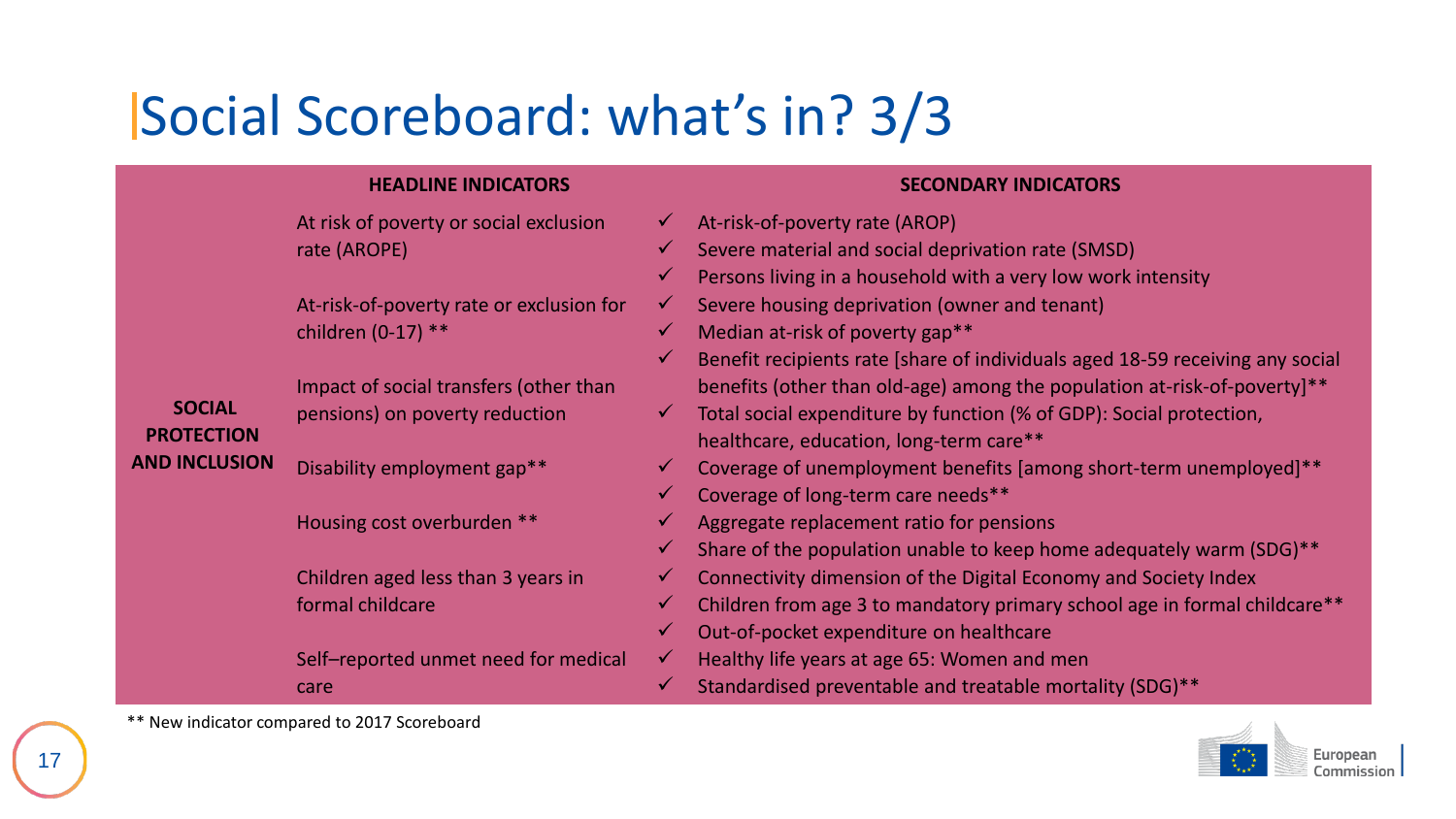#### Social Scoreboard: what's new? 1/3

Adult participation in learning during the last 12 months\*\*

Share of early leavers from education and training

**EQUAL** 

**OPPORTUNITIES** Individuals' level of digital skills

Youth NEET rate (15-29)

Gender employment gap

Income quintile ratio (S80/S20)

#### **HEADLINE INDICATORS SECONDARY INDICATORS**

- Tertiary education attainment
- Underachievement in education
- Participation of low-qualified adults in learning \*\*
- $\checkmark$  Share of unemployed adults with a recent learning experience\*\*
- $\checkmark$  Gap in underachievement between the bottom and top quarter of the socio-economic index (PISA)\*\*
- $\checkmark$  Gender gap in part-time employment
- Gender pay gap in unadjusted form
- $\checkmark$  Income share of the bottom 40% earners \*\*



\*\* New indicator compared to 2017 Scoreboard